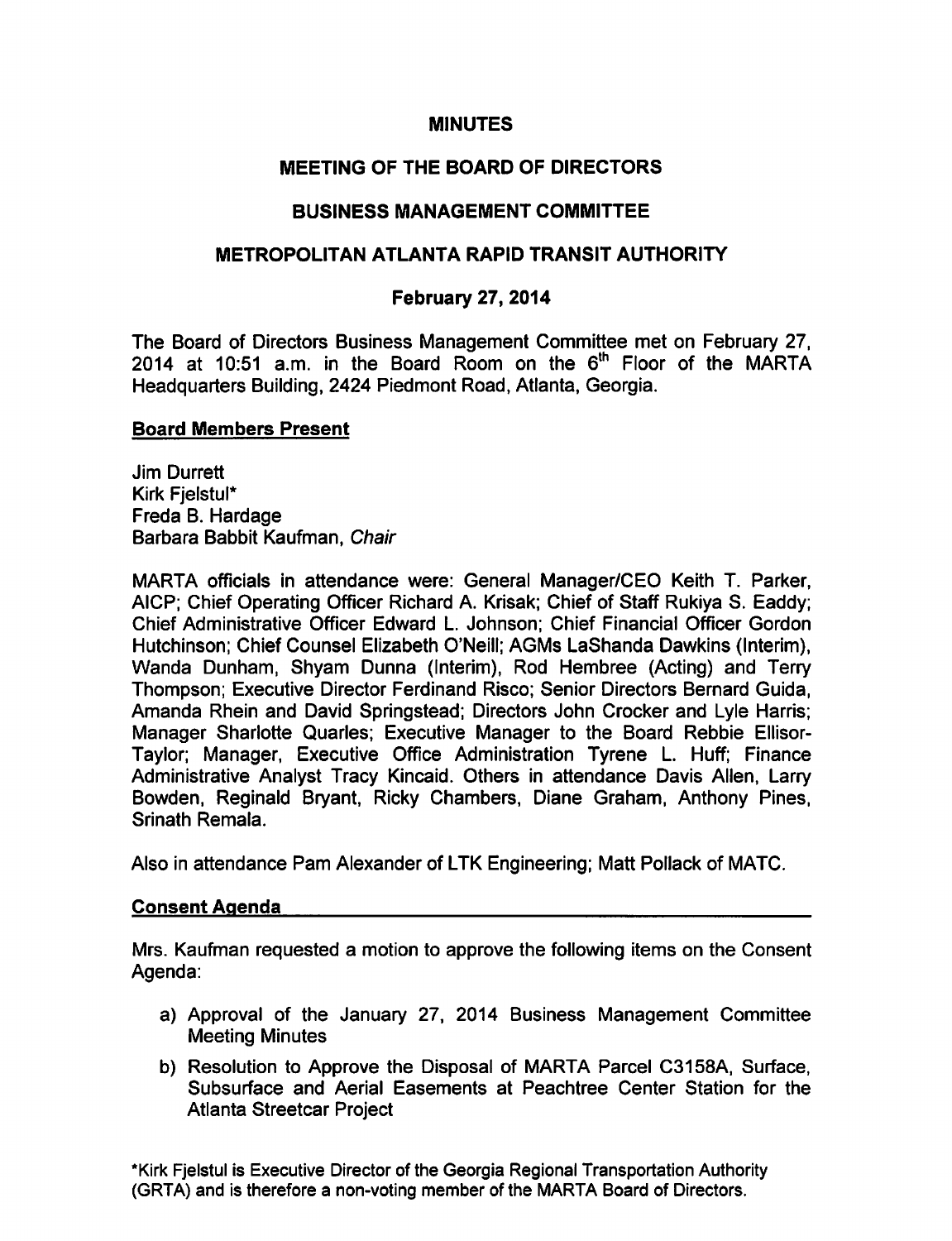c) Resolution Authorizing Disposal of Parcel D3175 at West Peachtree Street and 15<sup>th</sup> Street, Atlanta, Fulton County, Georgia

On motion by Mr. Durrett seconded by Mrs. Hardage the Consent Agenda was unanimously approved by a vote of  $3$  to 0, with  $4^*$  members present.

### Individual Agenda

Resolution Authorizing to Enter into Agreements with the Georgia World Congress Center Authority (GWCCA), the State of Georgia, the Atlanta Falcons Stadium Company, LLC (StadCo), and the Atlanta Falcons Football Club, LLC to Convey Certain Property Interests to Public Entities, to Relocate Existing MARTA Facilities and Construct Improvements to MARTA Facilities to Accommodate the New Stadium Project

Ms. Rhein presented this resolution for Board of Directors' approval authorizing the General Manager/CEO or his delegate to enter into agreements, as necessary, with GWCCA, the State of Georgia, StadCo and the Club (the Parties) to accommodate the construction and operation of the New Stadium Project (NSP). This resolution also authorizes that all agreements with each, any or all of the above Parties, will provide for full compensation and expense reimbursement to the Authority for all the Authority's efforts regarding the NSP.

On motion by Mr. Durrett seconded Mrs. Hardage, the resolution was unanimously approved by a vote of  $3$  to 0, with  $4^*$  members present.

### Resolution Authorizing to Enter into Negotiation with the Decatur Development Authority for Avondale Station Transit Oriented Development South Parking Lot

Ms. Rhein presented this resolution for Board of Directors' approval authorizing the General Manager/CEO or his delegate to enter into contract negotiations with the Decatur Development Authority for development at the Avondale Station south parking lot consistent with the competitive proposal developed by the Columbia Ventures team.

On motion by Mr. Durrett seconded Mrs. Hardage, the resolution was unanimously approved by a vote of  $3$  to 0, with  $4^*$  members present.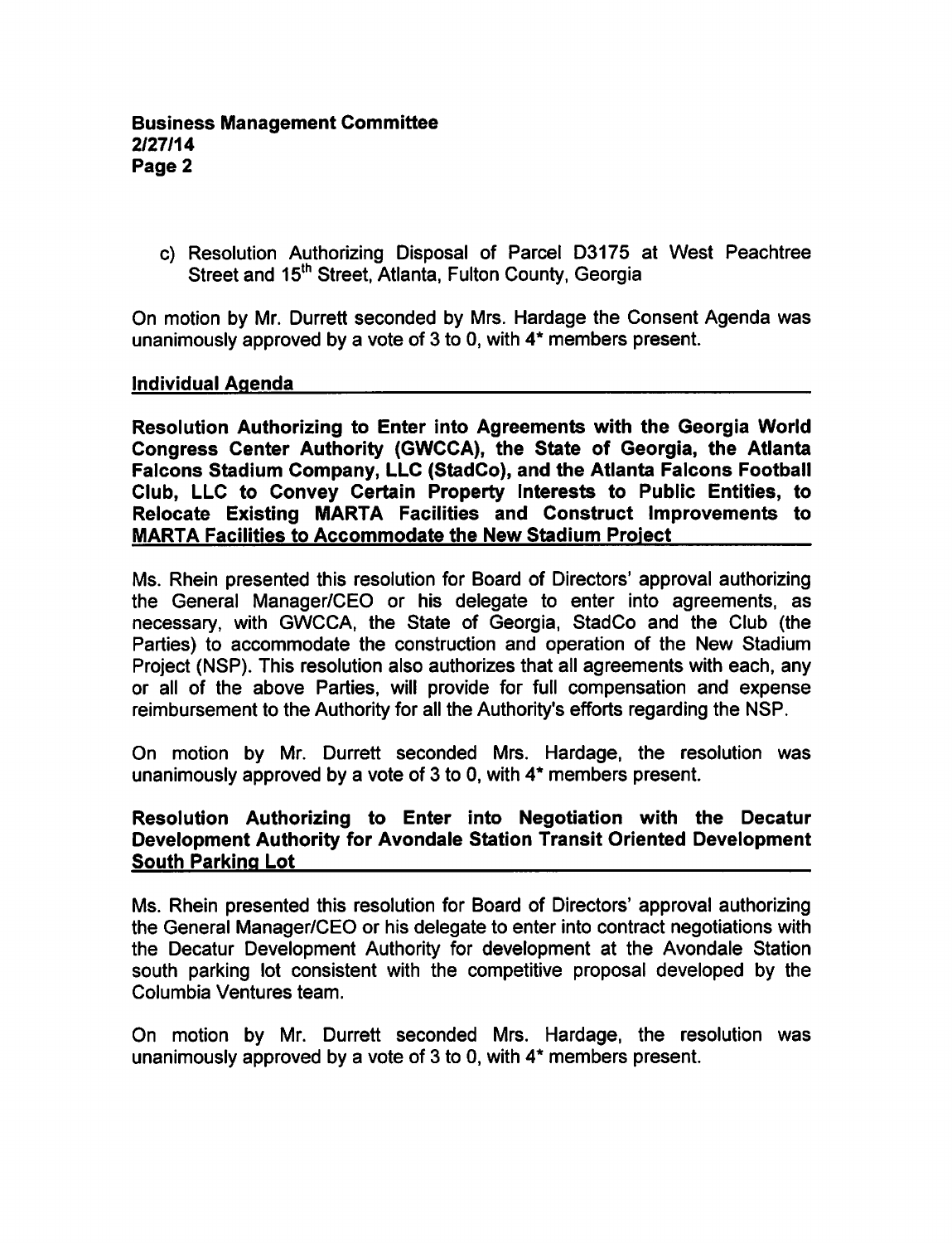### Resolution Authorizing the Solicitation of Proposals for MARTA's Life Insurance and Accidental Death and Dismemberment (AD&D) Insurance Coverage. RFP P32661

Mrs. Dawkins presented this resolution for Board of Directors' approval authorizing the General Manager/CEO or his delegate to solicit proposals for the procurement of MARTA's Life Insurance and Accidental Death and Dismemberment (AD&D) Insurance Coverage by means other than competitive bidding, in accordance with Section 14(m) of the MARTA Act, through the use of Request for Proposals.

On motion by Mr. Durrett seconded Mrs. Hardage, the resolution was unanimously approved by a vote of  $3$  to 0, with  $4*$  members present.

# Briefing 2014 2017 Affirmative Action Plan

Mr. Risco briefed the Committee on MARTA's 2014-2017 Affirmative Action Plan.

The MARTA Equal Employment Opportunity Affirmative Action Responsibilities

- Developing & implementing an Affirmative Action Plan (AAP) is required as a public transit entity and a recipient of federal funding
- The MARTA AAP must be submitted to and approved by FTA every 3  $\bullet$ years
- MARTA must disseminate the AAP and its elements to all levels of management & staff
- The objective of this presentation is to provide an overview of the proposed AAP and its components, prepared for FT A review and approval

Workforce Analysis

- Total Workforce  $-4,377$  employees
- Minority Representation
	- $\circ$  Total 90%
	- $o$  Black  $-84%$
	- o Hispanic 3%
	- $\circ$  American Indian  $-1\%$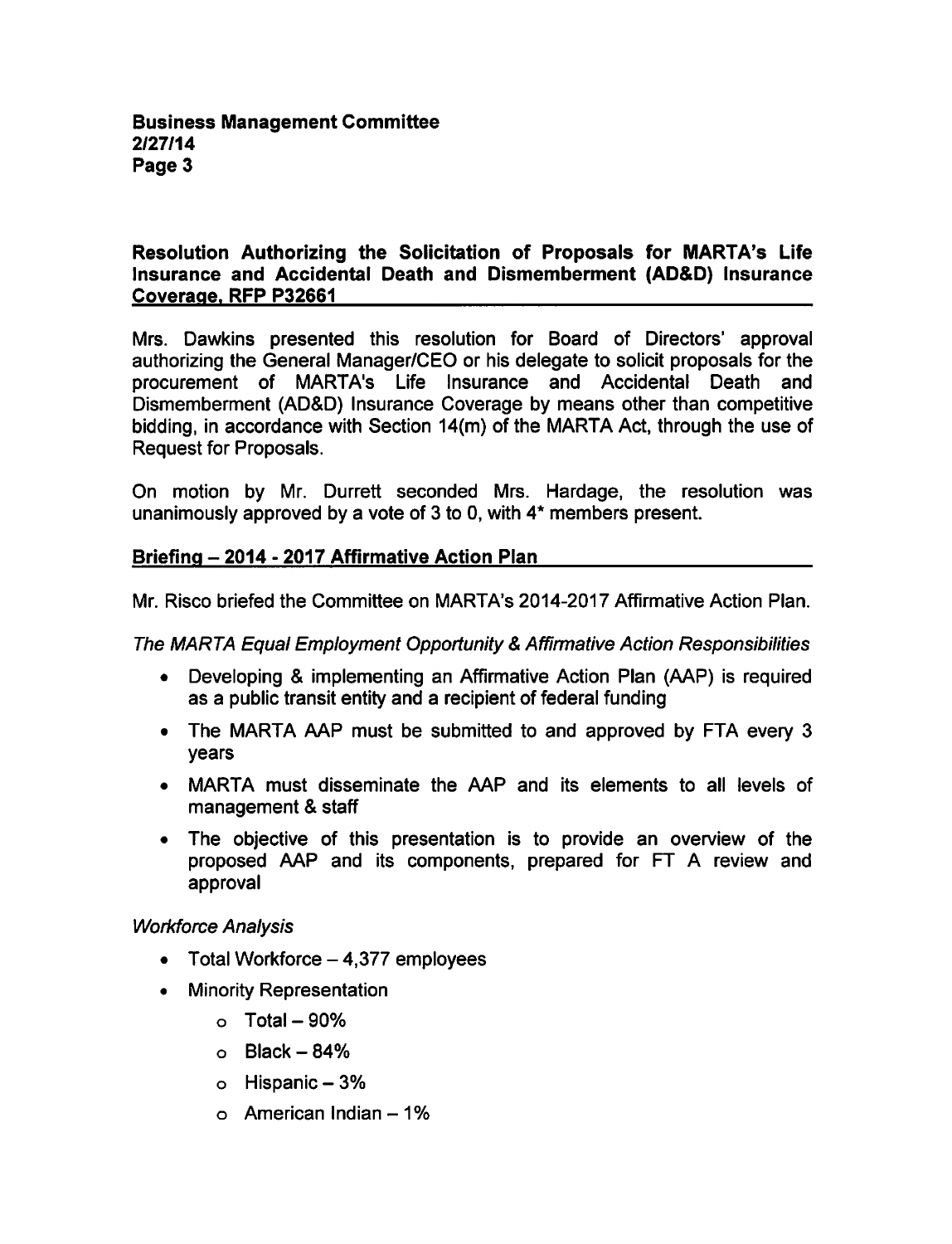### Business Management Committee 2/27/14 Page 4

- $\circ$  Asian  $-2\%$
- Gender Representation
	- $\circ$  Female  $-36\%$
	- $o$  Male  $-24%$

Goals Established

- Officials Administrators
	- $\circ$  Asian  $-5.38\%$  (Goal), 4.17% (Current)
	- $\circ$  Hispanic  $-6.85%$  (Goal), 2.08% (Current)
- Professionals
	- $\circ$  Female 55.1% (Goal), 34.32% (Current)
	- $\circ$  Asian  $-6.91\%$  (Goal), 4.56% (Current)
	- $\circ$  Hispanic  $-3.44\%$  (Goal), 3.08% (Current)
- Technicians
	- $\circ$  Female  $-52.5\%$  (Goal), 28.3% (Current)
	- $\circ$  Asian 6.91% (Goal), 4.72% (Current)
- Administrative Support  $\bullet$ 
	- $\circ$  Asian  $-2.7\%$  (Goal), 1.98% (Current)
	- $\circ$  Hispanic  $-4.8\%$  (Goal), 4.2% (Current)
- Skilled Craft Workers
	- $\circ$  Female  $-5.4\%$  (Goal), 4.47% (Current)
	- $\circ$  Hispanic  $-22.8\%$  (Goal), 3.76% (Current)
- Service/Maintenance Workers
	- $\circ$  Female 59% (Goal), 40.29% (Current)
	- $\circ$  Asian  $-5.3\%$  (Goal), 0.81% (Current)
	- $\circ$  Hispanic  $-14\%$  (Goal), 2.28% (Current)

Measuring Success Accountability under the Affirmative Action Plan (AAP)

MARTA plans to: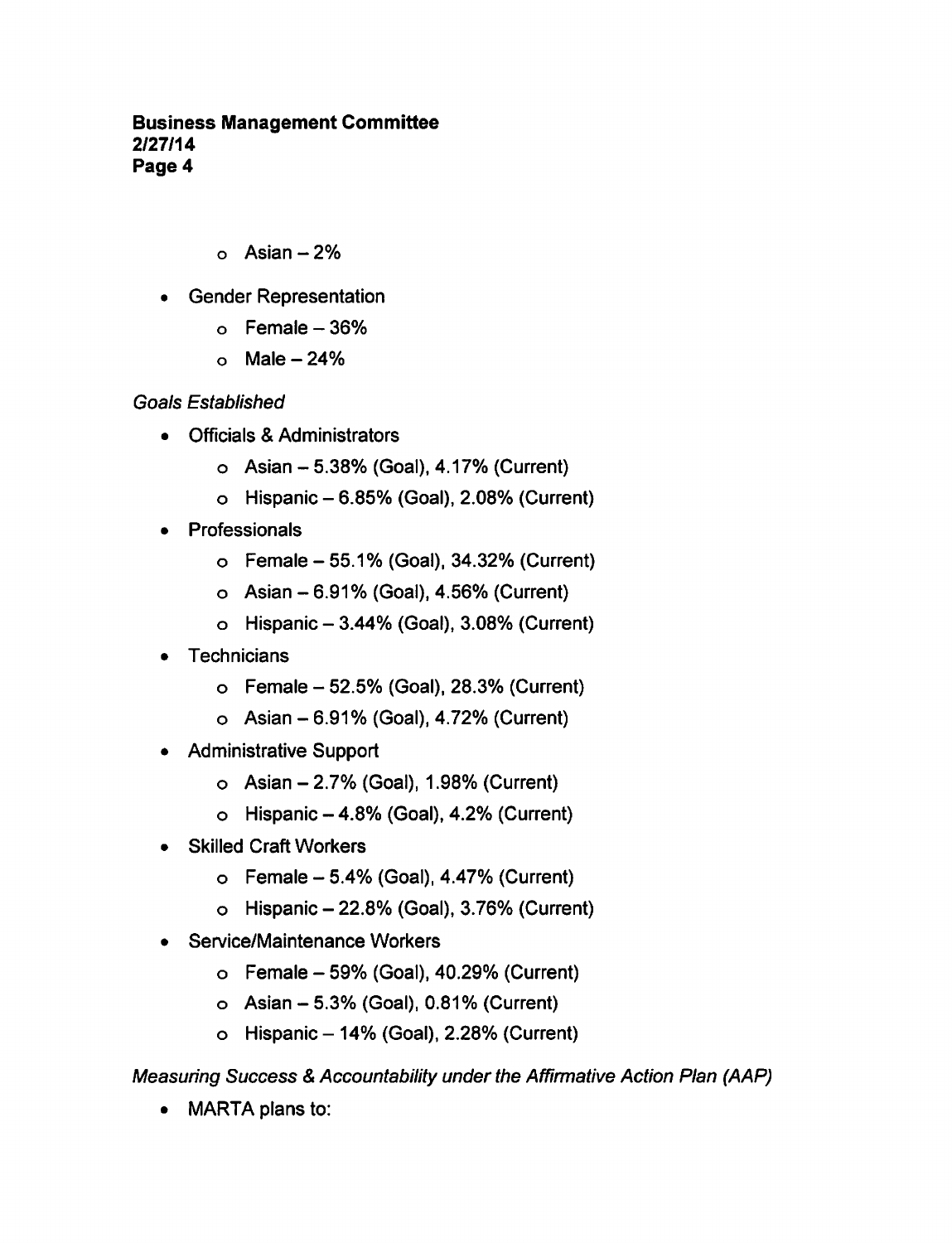- Continue to targeted to under-utilized groups during recruitment efforts
- Communicate and market internal and external training opportunities
- Conduct training for management personnel, with hiring/promoting responsibility, on the AAP and their impact on goal accomplishment
- Measuring affirmative action success happens in a variety of ways; specific actions include:
	- Reviewing and documenting outreach efforts
	- Reviewing the diversity of applicant pools/new hires/promotions/terminations
	- Reviewing employment data on quarterly basis, as it relates to goals
	- Sharing employment data related to agency and departmental goals with executive leadership

# Briefing - December Year-to-Date FY 2014 Budget Variance Analysis and Performance Indicators

Mr. Hutchinson briefed the Committee on the December Year-to-Date FY 2014 Budget Variance Analysis and Performance Indicators.

## **Overview**

- Total net revenues were \$4.7M or 15.2% greater than budget due to:
	- favorable variance of \$2.6M or 401.4% in Other Revenue due to the unbudgeted receipt of \$2.6M in Alternative Tax Rebate and
	- $\circ$  A favorable variance of \$1.4M in Title Ad Valorem Tax
	- o A favorable variance of \$1.3M or 10.5% in Sales Tax this month due to over-performing relative to plan as forecasted by the Georgia State Economic Forecasting Center
- Total net expenses were \$2.7M or 6.3% less than budget primarily due to:
	- favorable variance of \$4.8M or 34.8% in Benefits attributed to the budgeted Represented incentive pay that did not occur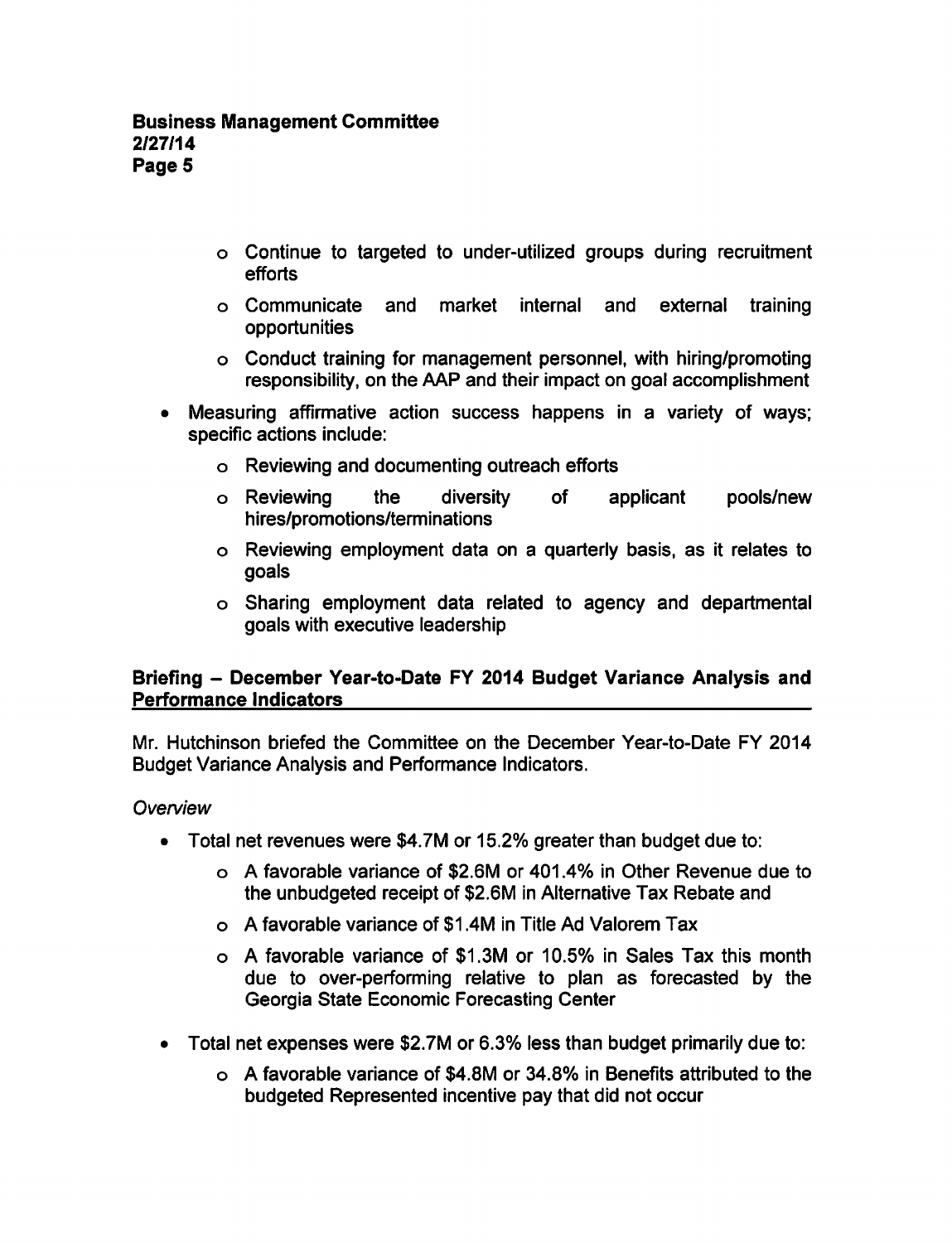- favorable variance of \$3.8M or 16.7% in Salaries also primarily due to the budgeted Represented incentive pay that did not occur
- An unfavorable variance of \$3.4M
- An unfavorable variance of \$1.2M or 50.3% in Contractual Services

## Year-to-Date Operating Revenues

- On a December year-to-date-basis, actual Revenues were favorable by \$12.2M or 6.2%; of this amount:
- Title Ad Valorem Tax was favorable by \$9.9M
- Other Revenue was favorable by \$2.6M or 67.7% due to the unbudgeted receipt of \$2.6M in Alternative Tax Rebate

# Year-to-Date Budget vs. Actual Expense Performance

- On a December year-to-date basis, net operating budget expenses were under budget (favorable) by \$19.3M or 8.8% primarily due to the combined effects of the following
- Salaries & Wages were favorable by \$11M or 9.7%
- Overtime Expenses were \$3.0M or 28.6% over budget which is an offsetting impact of the vacancies
- Benefits were under budget by \$12.2M or 18.1%
- Contractual Services were \$0.8M or 5.1% under budget
- CNG Fuel was right on target
- Diesel Fuel was \$0.5M or 5.1% under budget
- Other Materials & Supplies were favorable by \$0.5M or 2.9%
- Other Non-Labor charges were right on target
- Capital charges were unfavorable at \$2.6M or 9.0% under budget

## FY14 YTD vs. FY13 YTD Actual Performance

- On a year-over-year basis, actual Revenues were favorable by \$7.5M or 3.7%. This favorable variance was primarily attributable to Title Ad Valorem Tax, which was favorable by \$9.9M
- On a year-over-year basis, net operating expenses were lower by \$6.0M or 3.1%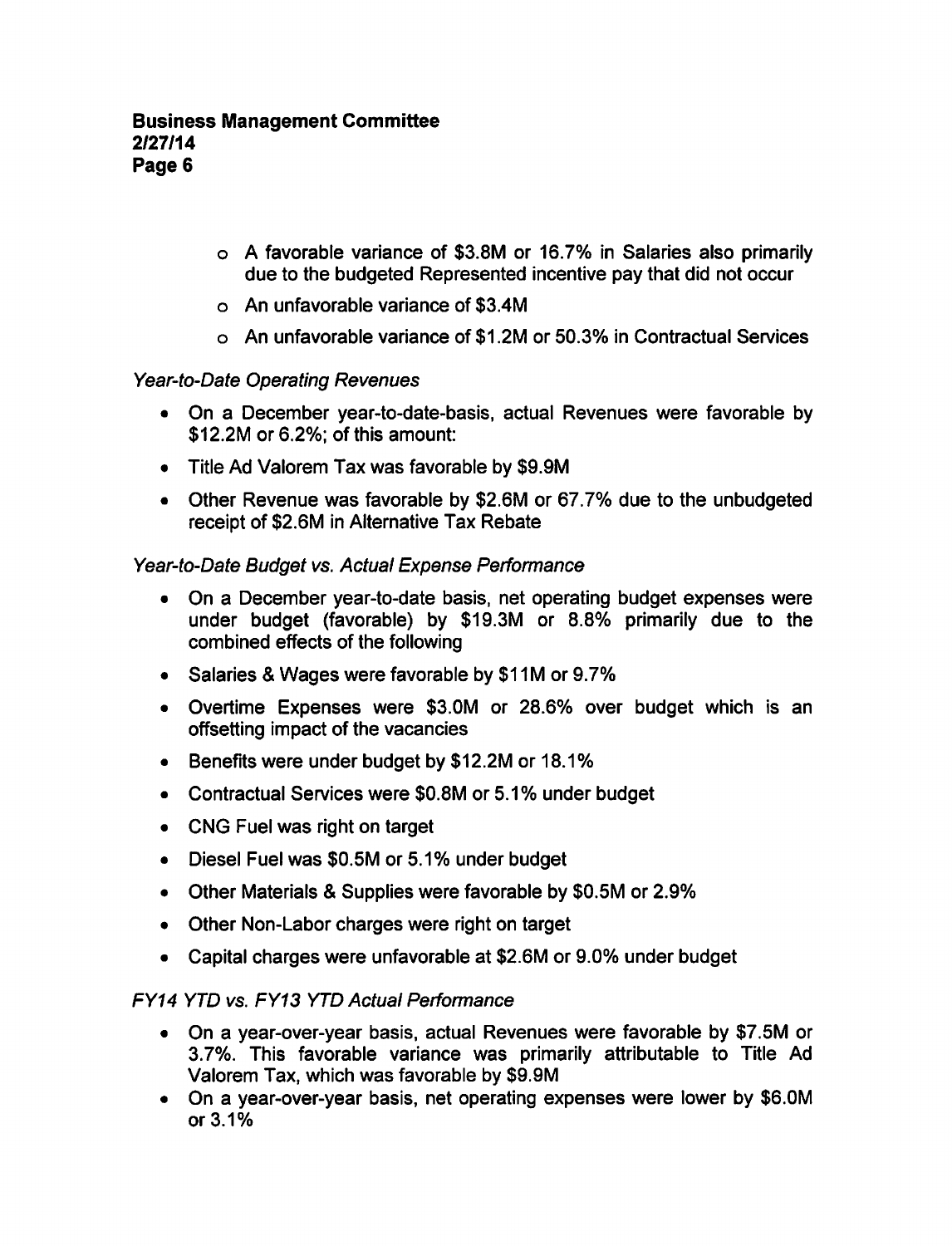### Business Management Committee 2/27/14 Page 7

### Sales Tax Subsidy

- The Year-to-Date actual Net Operating Surplus of \$10.6M requires a sales tax subsidy of 43.7% which is favorable to the budget
- The Annual Budgeted Sales Tax Subsidy is 58.2%

On motion by Mr. Durrett seconded by Mrs. Hardage, the Board unanimously agree by a vote of 3 to 0, with  $4*$  members present to go into Executive Session at 11:41 a.m.

On motion by Mr. Durrett seconded by Mrs. Hardage, the Board unanimously aged by a vote of 3 to 0, with  $4*$  members present to adjourn the Executive Session at 11:49 a.m.

### Resolution Authorizing the General Manager/CEO to Execute Agreements for Parcel D1124 at King Memorial Station for TOD. RFP P29286

Ms. Rhein presented this resolution for Board of Directors' approval authorizing the General Manager/CEO or his delegate to execute appropriate agreements with Walton King Station Development, LLC (WKSD) for the redevelopment of Parcel D1124 at King Memorial Station. The terms and conditions negotiated in the Term Sheet and Interim Agreement represent a fair, market-based return to the Authority and provides for the least amount of development risk.

On motion by Mr. Durrett seconded Mrs. Hardage, the resolution was unanimously approved by a vote of  $3$  to 0, with  $4^*$  members present.

#### Other Matters

The Committee received the December FY 2014 Key Performance Indicators as informational only.